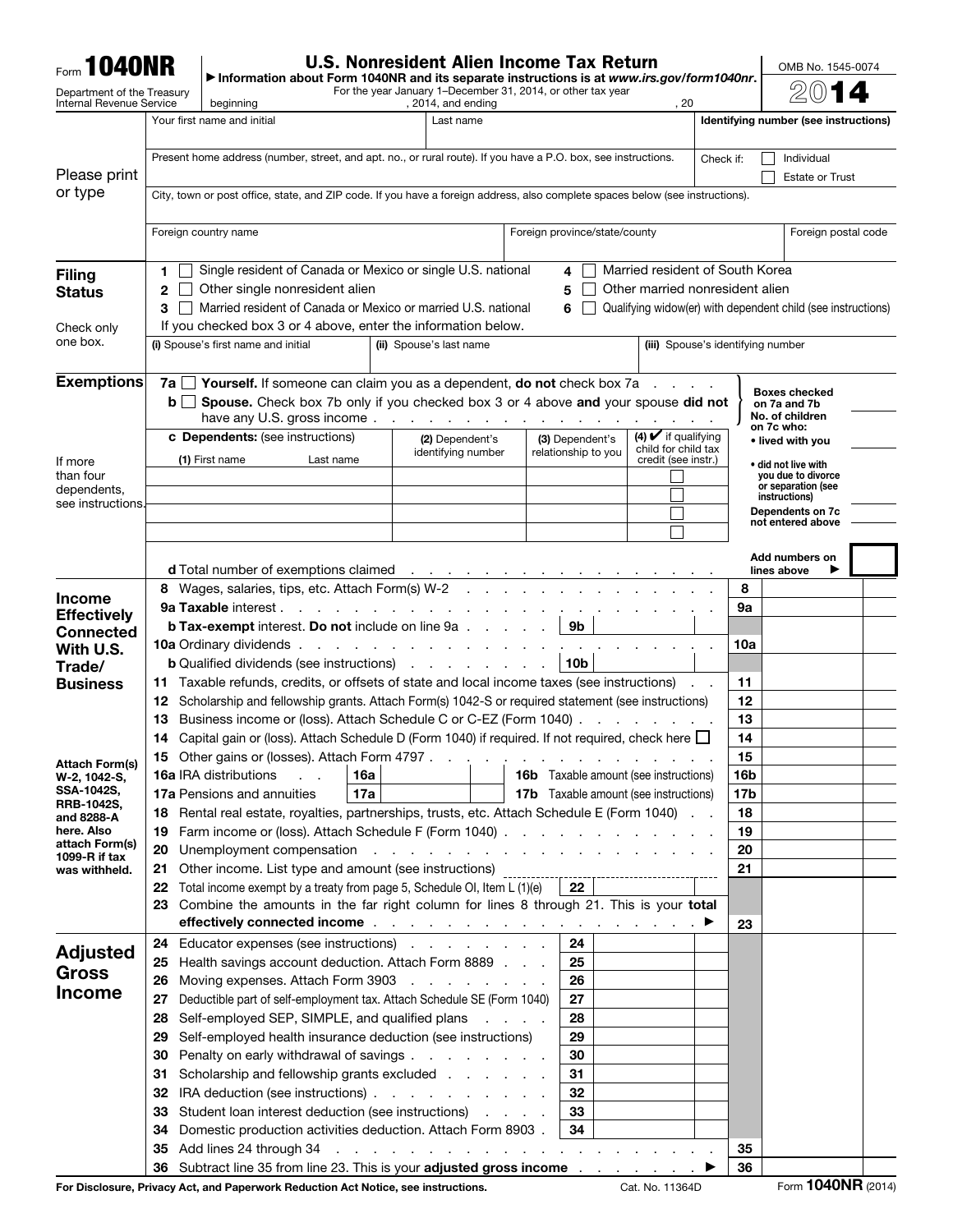| Form 1040NR (2014)                |                                                                                                                                                                                                                                                                                                                       |                         | Page 2                            |
|-----------------------------------|-----------------------------------------------------------------------------------------------------------------------------------------------------------------------------------------------------------------------------------------------------------------------------------------------------------------------|-------------------------|-----------------------------------|
|                                   | 37 Amount from line 36 (adjusted gross income)                                                                                                                                                                                                                                                                        |                         | 37                                |
| <b>Tax and</b>                    | 38                                                                                                                                                                                                                                                                                                                    |                         | 38                                |
| <b>Credits</b>                    | 39                                                                                                                                                                                                                                                                                                                    |                         | 39                                |
|                                   | Exemptions (see instructions)<br>40<br>the contract of the contract of the contract of the contract of the                                                                                                                                                                                                            |                         | 40                                |
|                                   | <b>Taxable income.</b> Subtract line 40 from line 39. If line 40 is more than line 39, enter -0-<br>41                                                                                                                                                                                                                |                         | 41                                |
|                                   | Tax (see instructions). Check if any tax is from: $a \Box$ Form(s) 8814 $b \Box$ Form 4972<br>42                                                                                                                                                                                                                      |                         | 42                                |
|                                   | <b>Alternative minimum tax</b> (see instructions). Attach Form 6251<br>43                                                                                                                                                                                                                                             |                         | 43                                |
|                                   | Excess advance premium tax credit repayment. Attach Form 8962<br>44                                                                                                                                                                                                                                                   |                         | 44                                |
|                                   | 45                                                                                                                                                                                                                                                                                                                    | 45                      |                                   |
|                                   | Foreign tax credit. Attach Form 1116 if required<br>46<br>46                                                                                                                                                                                                                                                          |                         |                                   |
|                                   | 47<br>Credit for child and dependent care expenses. Attach Form 2441                                                                                                                                                                                                                                                  |                         |                                   |
|                                   | 47                                                                                                                                                                                                                                                                                                                    |                         |                                   |
|                                   | Retirement savings contributions credit. Attach Form 8880<br>48<br>48                                                                                                                                                                                                                                                 |                         |                                   |
|                                   | Child tax credit. Attach Schedule 8812, if required<br>49<br>49                                                                                                                                                                                                                                                       |                         |                                   |
|                                   | Residential energy credits. Attach Form 5695<br>50<br>and the company<br>50                                                                                                                                                                                                                                           |                         |                                   |
|                                   | Other credits from Form: $\mathbf{a}$ 3800 $\mathbf{b}$ 3801 $\mathbf{c}$<br>51<br>51                                                                                                                                                                                                                                 |                         |                                   |
|                                   | Add lines 46 through 51. These are your <b>total credits</b><br>52                                                                                                                                                                                                                                                    |                         | 52                                |
|                                   | Subtract line 52 from line 45. If line 52 is more than line 45, enter -0- $\ldots$ $\ldots$<br>53                                                                                                                                                                                                                     |                         | 53                                |
| <b>Other</b>                      | Tax on income not effectively connected with a U.S. trade or business from page 4, Schedule NEC, line 15<br>54                                                                                                                                                                                                        |                         | 54                                |
|                                   | Self-employment tax. Attach Schedule SE (Form 1040)<br>and a state of the state of<br>55                                                                                                                                                                                                                              |                         | 55                                |
| <b>Taxes</b>                      | Unreported social security and Medicare tax from Form: $a \Box 4137$<br>56                                                                                                                                                                                                                                            | $b$ 8919                | 56                                |
|                                   | Additional tax on IRAs, other qualified retirement plans, etc. Attach Form 5329 if required<br>57                                                                                                                                                                                                                     |                         | 57                                |
|                                   | Transportation tax (see instructions)<br>and the contract of the contract of the contract of the<br>58                                                                                                                                                                                                                |                         | 58                                |
|                                   | 59a Household employment taxes from Schedule H (Form 1040)                                                                                                                                                                                                                                                            |                         | 59a                               |
|                                   | <b>b</b> First-time homebuyer credit repayment. Attach Form 5405 if required                                                                                                                                                                                                                                          |                         | 59 <sub>b</sub>                   |
|                                   | 60                                                                                                                                                                                                                                                                                                                    |                         | 60                                |
|                                   | Add lines 53 through 60. This is your total tax<br>61                                                                                                                                                                                                                                                                 |                         | 61                                |
|                                   | <b>62</b> Federal income tax withheld from:                                                                                                                                                                                                                                                                           |                         |                                   |
| <b>Payments</b>                   | <b>a</b> Form(s) W-2 and 1099<br>62a                                                                                                                                                                                                                                                                                  |                         |                                   |
|                                   | 62b<br><b>b</b> Form(s) 8805.                                                                                                                                                                                                                                                                                         |                         |                                   |
|                                   | <b>c</b> Form(s) 8288-A $\ldots$ $\ldots$ $\ldots$ $\ldots$ $\ldots$ $\ldots$<br>62c                                                                                                                                                                                                                                  |                         |                                   |
|                                   | 62d<br><b>d</b> Form(s) 1042-S $\ldots$ $\ldots$ $\ldots$ $\ldots$ $\ldots$ $\ldots$ $\ldots$                                                                                                                                                                                                                         |                         |                                   |
|                                   | 63 2014 estimated tax payments and amount applied from 2013 return<br>63                                                                                                                                                                                                                                              |                         |                                   |
|                                   | Additional child tax credit. Attach Schedule 8812<br>64<br>64                                                                                                                                                                                                                                                         |                         |                                   |
|                                   | Net premium tax credit. Attach Form 8962<br>65<br>65                                                                                                                                                                                                                                                                  |                         |                                   |
|                                   | Amount paid with request for extension to file (see instructions).<br>66<br>66                                                                                                                                                                                                                                        |                         |                                   |
|                                   | 67 Excess social security and tier 1 RRTA tax withheld (see instructions)<br>67                                                                                                                                                                                                                                       |                         |                                   |
|                                   | 68 Credit for federal tax paid on fuels. Attach Form 4136<br>68                                                                                                                                                                                                                                                       |                         |                                   |
|                                   | Credits from Form: $a \Box 2439 b \Box$ Reserved $c \Box$ Reserved $d \Box$<br>69<br>69                                                                                                                                                                                                                               |                         |                                   |
|                                   | 70<br>Credit for amount paid with Form 1040-C<br>70                                                                                                                                                                                                                                                                   |                         |                                   |
|                                   | Add lines 62a through 70. These are your total payments<br>71                                                                                                                                                                                                                                                         |                         | 71                                |
|                                   | 72 If line 71 is more than line 61, subtract line 61 from line 71. This is the amount you overpaid                                                                                                                                                                                                                    |                         | 72                                |
| <b>Refund</b>                     | 73a Amount of line 72 you want refunded to you. If Form 8888 is attached, check here $. \blacktriangleright \Box$                                                                                                                                                                                                     |                         | 73a                               |
| Direct deposit?                   | c Type:<br><b>b</b> Routing number                                                                                                                                                                                                                                                                                    | Checking $\Box$ Savings |                                   |
| See<br>instructions.              | <b>d</b> Account number                                                                                                                                                                                                                                                                                               |                         |                                   |
|                                   | e If you want your refund check mailed to an address outside the United States not shown on page 1, enter it here.                                                                                                                                                                                                    |                         |                                   |
|                                   |                                                                                                                                                                                                                                                                                                                       |                         |                                   |
|                                   | 74 Amount of line 72 you want applied to your 2015 estimated tax ><br>74                                                                                                                                                                                                                                              |                         |                                   |
| <b>Amount</b>                     | 75 Amount you owe. Subtract line 71 from line 61. For details on how to pay, see instructions                                                                                                                                                                                                                         |                         | 75                                |
| <b>You Owe</b>                    | 76<br>76 Estimated tax penalty (see instructions)<br>and the state of                                                                                                                                                                                                                                                 |                         |                                   |
| <b>Third Party</b>                | Do you want to allow another person to discuss this return with the IRS (see instructions)?                                                                                                                                                                                                                           |                         | No<br>$\Box$ Yes. Complete below. |
| <b>Designee</b>                   | Phone                                                                                                                                                                                                                                                                                                                 |                         | Personal identification           |
|                                   | Designee's name ▶<br>no.                                                                                                                                                                                                                                                                                              | number (PIN)            |                                   |
| <b>Sign Here</b>                  | Under penalties of perjury, I declare that I have examined this return and accompanying schedules and statements, and to the best of my knowledge and<br>belief, they are true, correct, and complete. Declaration of preparer (other than taxpayer) is based on all information of which preparer has any knowledge. |                         |                                   |
|                                   | Date<br>Your signature<br>Your occupation in the United States                                                                                                                                                                                                                                                        |                         | If the IRS sent you an Identity   |
| Keep a copy of<br>this return for |                                                                                                                                                                                                                                                                                                                       |                         | Protection PIN, enter it here     |
| your records.                     |                                                                                                                                                                                                                                                                                                                       |                         | (see inst.)                       |
|                                   | Print/Type preparer's name<br>Preparer's signature                                                                                                                                                                                                                                                                    | Date                    | <b>PTIN</b>                       |
| Paid                              |                                                                                                                                                                                                                                                                                                                       |                         | if<br>Check L                     |
| <b>Preparer</b>                   |                                                                                                                                                                                                                                                                                                                       |                         | self-employed                     |
| <b>Use Only</b>                   | Firm's name ▶                                                                                                                                                                                                                                                                                                         | Firm's EIN ▶            |                                   |
|                                   | Firm's address ▶                                                                                                                                                                                                                                                                                                      | Phone no.               |                                   |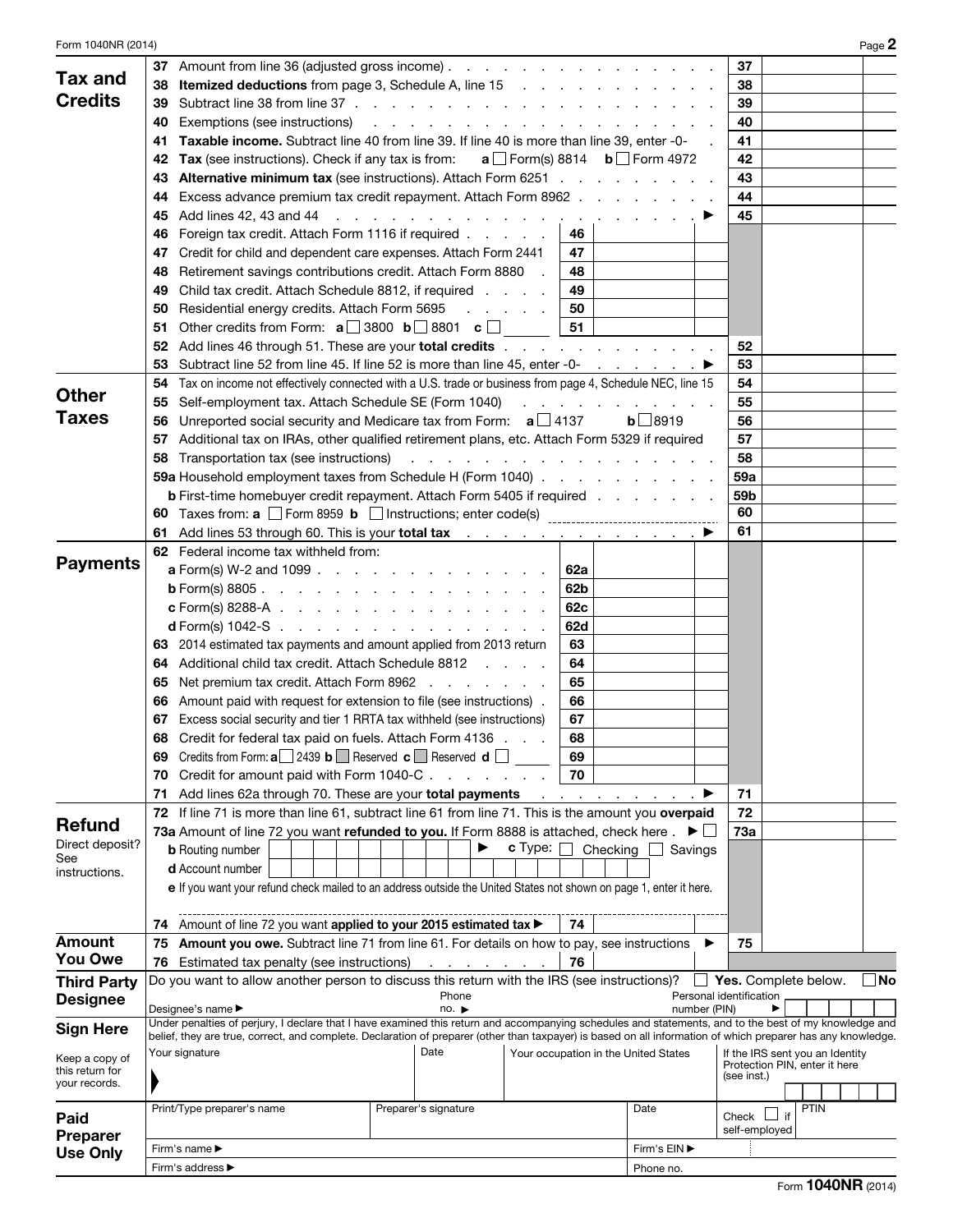## Schedule A-Itemized Deductions (see instructions) 07

| <b>Taxes You</b>                           |    |                                                                                                                                                                                                       |              |  |    |  |
|--------------------------------------------|----|-------------------------------------------------------------------------------------------------------------------------------------------------------------------------------------------------------|--------------|--|----|--|
| Paid                                       | 1  | State and local income taxes                                                                                                                                                                          |              |  | 1  |  |
| <b>Gifts</b>                               |    | Caution: If you made a gift and received a benefit in<br>return, see instructions.                                                                                                                    |              |  |    |  |
| to U.S.<br><b>Charities</b>                | 2  | Gifts by cash or check. If you made any gift of \$250 or more,<br>see instructions<br>the contract of the contract of the contract of the contract of the contract of the contract of the contract of | $\mathbf{2}$ |  |    |  |
|                                            | 3  | Other than by cash or check. If you made any gift of \$250 or                                                                                                                                         |              |  |    |  |
|                                            |    | more, see instructions. You must attach Form 8283 if the                                                                                                                                              |              |  |    |  |
|                                            |    | amount of your deduction is over \$500                                                                                                                                                                | 3            |  |    |  |
|                                            |    |                                                                                                                                                                                                       |              |  |    |  |
|                                            | 4  | Carryover from prior year                                                                                                                                                                             | 4            |  |    |  |
|                                            |    |                                                                                                                                                                                                       |              |  |    |  |
|                                            | 5  | Add lines 2 through 4<br>and a series of the contract of the contract of the contract of the contract of the contract of the contract of                                                              |              |  | 5  |  |
| <b>Casualty and</b><br><b>Theft Losses</b> | 6  | Casualty or theft loss(es). Attach Form 4684. See instructions                                                                                                                                        |              |  | 6  |  |
|                                            | 7  | Unreimbursed employee expenses-job travel, union dues,                                                                                                                                                |              |  |    |  |
| Job<br><b>Expenses</b>                     |    | job education, etc. You must attach Form 2106 or Form                                                                                                                                                 |              |  |    |  |
| and Certain                                |    | 2106-EZ if required. See instructions ▶                                                                                                                                                               |              |  |    |  |
| <b>Miscellaneous</b>                       |    |                                                                                                                                                                                                       | 7            |  |    |  |
| <b>Deductions</b>                          |    |                                                                                                                                                                                                       |              |  |    |  |
|                                            | 8  | Tax preparation fees                                                                                                                                                                                  | 8            |  |    |  |
|                                            |    |                                                                                                                                                                                                       |              |  |    |  |
|                                            | 9  | Other expenses. See instructions for expenses to deduct                                                                                                                                               |              |  |    |  |
|                                            |    | here. List type and amount ▶<br>-----------------------------------                                                                                                                                   |              |  |    |  |
|                                            |    |                                                                                                                                                                                                       |              |  |    |  |
|                                            |    |                                                                                                                                                                                                       |              |  |    |  |
|                                            |    |                                                                                                                                                                                                       |              |  |    |  |
|                                            |    |                                                                                                                                                                                                       | 9            |  |    |  |
|                                            |    |                                                                                                                                                                                                       |              |  |    |  |
|                                            | 10 | Add lines 7 through 9<br>and a state of the state of the state of                                                                                                                                     | 10           |  |    |  |
|                                            | 11 | Enter the amount from Form                                                                                                                                                                            |              |  |    |  |
|                                            |    | 1040NR, line $37 \cdot \cdot \cdot \cdot \cdot$<br>$-11$                                                                                                                                              |              |  |    |  |
|                                            |    |                                                                                                                                                                                                       |              |  |    |  |
|                                            | 12 | Multiply line 11 by $2\%$ (.02)                                                                                                                                                                       | 12           |  |    |  |
|                                            |    |                                                                                                                                                                                                       |              |  |    |  |
|                                            | 13 | Subtract line 12 from line 10. If line 12 is more than line 10, enter -0-                                                                                                                             |              |  | 13 |  |
| Other                                      |    | Other-see instructions for expenses to deduct here. List type and amount ▶                                                                                                                            |              |  |    |  |
| <b>Miscellaneous</b>                       |    |                                                                                                                                                                                                       |              |  |    |  |
| <b>Deductions</b>                          |    |                                                                                                                                                                                                       |              |  |    |  |
|                                            |    |                                                                                                                                                                                                       |              |  |    |  |
|                                            |    |                                                                                                                                                                                                       |              |  |    |  |
|                                            |    |                                                                                                                                                                                                       |              |  |    |  |
|                                            |    |                                                                                                                                                                                                       |              |  |    |  |
|                                            |    |                                                                                                                                                                                                       |              |  | 14 |  |
| <b>Total</b>                               | 15 | Is Form 1040NR, line 37, over the amount shown below for the filing status box you                                                                                                                    |              |  |    |  |
| <b>Itemized</b>                            |    | checked on page 1 of Form 1040NR:                                                                                                                                                                     |              |  |    |  |
| <b>Deductions</b>                          |    | • \$305,050 if you checked box 6,                                                                                                                                                                     |              |  |    |  |
|                                            |    | • \$254,200 if you checked box 1 or 2, or                                                                                                                                                             |              |  |    |  |
|                                            |    | • \$152,525 if you checked box 3, 4, or 5?                                                                                                                                                            |              |  |    |  |
|                                            |    | No. Your deduction is not limited. Add the amounts in the far right column for lines 1<br>through 14. Also enter this amount on Form 1040NR, line 38.                                                 |              |  |    |  |
|                                            |    | Yes. Your deduction may be limited. See the Itemized Deductions Worksheet in the                                                                                                                      |              |  |    |  |

instructions to figure the amount to enter here and on Form 1040NR, line 38.  $\boxed{15}$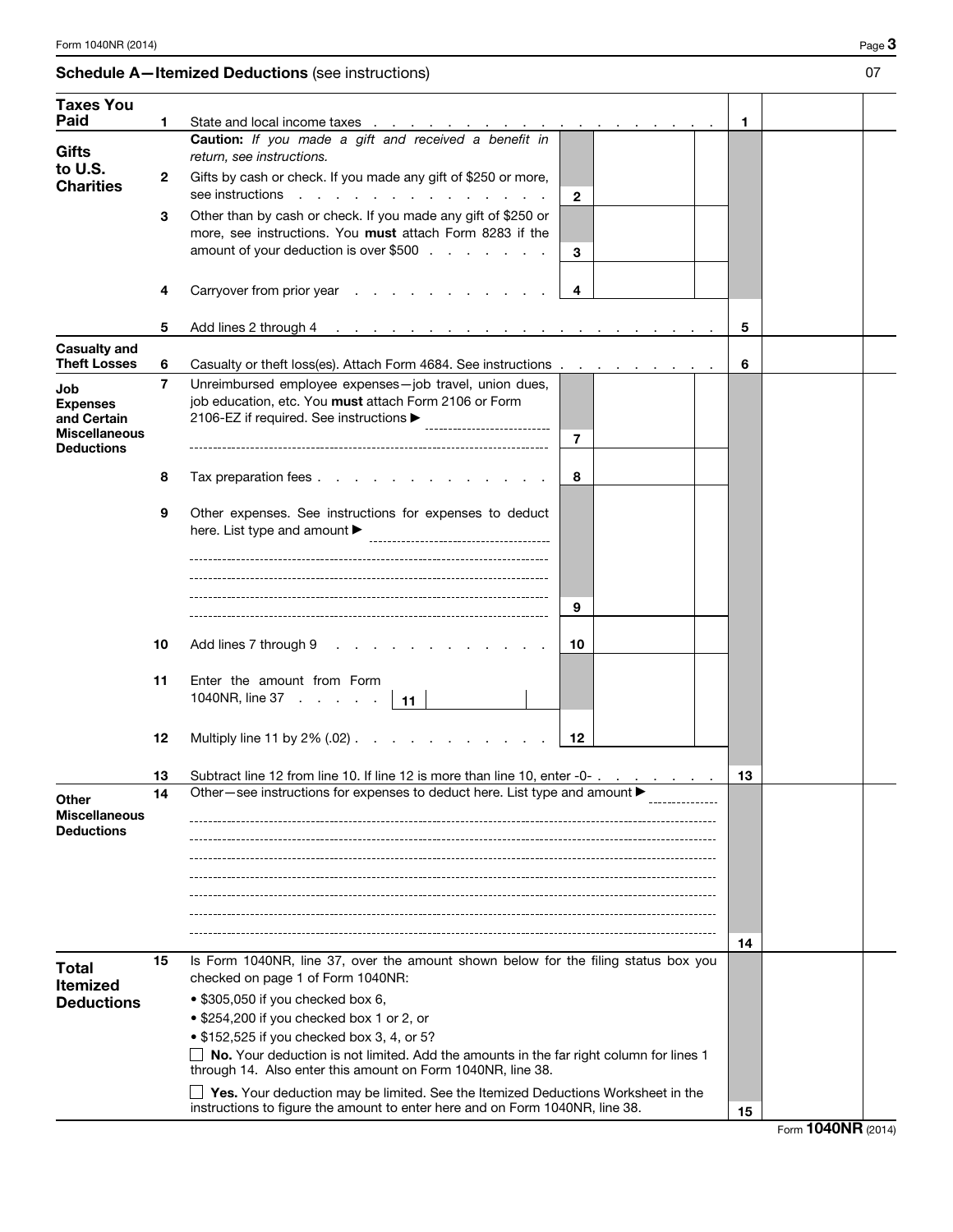|         | Schedule NEC-Tax on Income Not Effectively Connected With a U.S. Trade or Business (see instructions)                                                                                                                          |                         |           |           |                                                                             |        |                     |            |   |
|---------|--------------------------------------------------------------------------------------------------------------------------------------------------------------------------------------------------------------------------------|-------------------------|-----------|-----------|-----------------------------------------------------------------------------|--------|---------------------|------------|---|
|         |                                                                                                                                                                                                                                |                         |           |           | Enter amount of income under the appropriate rate of tax (see instructions) |        |                     |            |   |
|         | Nature of income                                                                                                                                                                                                               |                         | (a) $10%$ | (b) $15%$ | (c) 30%                                                                     |        | (d) Other (specify) |            |   |
|         |                                                                                                                                                                                                                                |                         |           |           |                                                                             |        | %                   |            | % |
|         | Dividends paid by:                                                                                                                                                                                                             |                         |           |           |                                                                             |        |                     |            |   |
| а       | U.S. corporations in the contract of the contract of the contract of the contract of the contract of the contract of the contract of the contract of the contract of the contract of the contract of the contract of the contr | 1a                      |           |           |                                                                             |        |                     |            |   |
|         |                                                                                                                                                                                                                                | 1 <sub>b</sub>          |           |           |                                                                             |        |                     |            |   |
| 2       | Interest:                                                                                                                                                                                                                      |                         |           |           |                                                                             |        |                     |            |   |
| а       |                                                                                                                                                                                                                                | <b>2a</b>               |           |           |                                                                             |        |                     |            |   |
|         | Paid by foreign corporations                                                                                                                                                                                                   | 2 <sub>b</sub>          |           |           |                                                                             |        |                     |            |   |
|         |                                                                                                                                                                                                                                | 2c                      |           |           |                                                                             |        |                     |            |   |
| з       | Industrial royalties (patents, trademarks, etc.)                                                                                                                                                                               | $\mathbf{3}$            |           |           |                                                                             |        |                     |            |   |
|         | Motion picture or T.V. copyright royalties                                                                                                                                                                                     | $\overline{\mathbf{4}}$ |           |           |                                                                             |        |                     |            |   |
| 5       | Other royalties (copyrights, recording, publishing, etc.)                                                                                                                                                                      | $5\phantom{.0}$         |           |           |                                                                             |        |                     |            |   |
| 6       | Real property income and natural resources royalties                                                                                                                                                                           | 6                       |           |           |                                                                             |        |                     |            |   |
|         |                                                                                                                                                                                                                                | $\overline{7}$          |           |           |                                                                             |        |                     |            |   |
| 8       |                                                                                                                                                                                                                                | 8                       |           |           |                                                                             |        |                     |            |   |
| 9       | Capital gain from line 18 below                                                                                                                                                                                                | 9                       |           |           |                                                                             |        |                     |            |   |
| 10      | Gambling-Residents of Canada only. Enter net income in column (c).                                                                                                                                                             |                         |           |           |                                                                             |        |                     |            |   |
|         | If zero or less, enter -0-.                                                                                                                                                                                                    |                         |           |           |                                                                             |        |                     |            |   |
| a       | Winnings                                                                                                                                                                                                                       |                         |           |           |                                                                             |        |                     |            |   |
| h       | Losses<br>and the contract of the contract of the contract of                                                                                                                                                                  | 10 <sub>c</sub>         |           |           |                                                                             |        |                     |            |   |
| 11      | Gambling winnings-Residents of countries other than Canada.                                                                                                                                                                    |                         |           |           |                                                                             |        |                     |            |   |
|         |                                                                                                                                                                                                                                | 11                      |           |           |                                                                             |        |                     |            |   |
| $12 \,$ | Other (specify) $\blacktriangleright$                                                                                                                                                                                          |                         |           |           |                                                                             |        |                     |            |   |
|         |                                                                                                                                                                                                                                | 12                      |           |           |                                                                             |        |                     |            |   |
| 13      | Add lines 1a through 12 in columns (a) through (d) $\ldots$ $\ldots$ $\ldots$                                                                                                                                                  | 13                      |           |           |                                                                             |        |                     |            |   |
| 14      | Multiply line 13 by rate of tax at top of each column $\ldots$ $\ldots$ $\ldots$                                                                                                                                               | 14                      |           |           |                                                                             |        |                     |            |   |
| 15      | Tax on income not effectively connected with a U.S. trade or business. Add columns (a) through (d) of line 14. Enter the total here and on                                                                                     |                         |           |           |                                                                             |        |                     |            |   |
|         |                                                                                                                                                                                                                                |                         |           |           |                                                                             |        | 15                  |            |   |
|         | <b>Capital Gains and Losses From Sales or Exchanges of Property</b>                                                                                                                                                            |                         |           |           |                                                                             |        |                     |            |   |
|         | Enter only the canital gains and $\ $ .                                                                                                                                                                                        |                         |           |           |                                                                             | f11055 |                     | $(n)$ GAIN |   |

| Enter only the capital gains and<br>losses from property sales or<br>that are<br>exchanges<br>from<br>within the United<br>sources<br>States and not effectively | 16 | (a) Kind of property and description<br>(if necessary, attach statement of<br>descriptive details not shown below)              | (b) Date<br>acquired<br>(mo., day, yr.)                                                                                                                                                                                        | (c) Date<br>sold<br>(mo., day, yr.) | (d) Sales price | (e) Cost or other<br>basis |    | (f) LOSS<br>If (e) is more<br>than (d), subtract (d)<br>from (e) |    | (g) GAIN<br>If (d) is more<br>than (e), subtract (e)<br>from (d) |  |
|------------------------------------------------------------------------------------------------------------------------------------------------------------------|----|---------------------------------------------------------------------------------------------------------------------------------|--------------------------------------------------------------------------------------------------------------------------------------------------------------------------------------------------------------------------------|-------------------------------------|-----------------|----------------------------|----|------------------------------------------------------------------|----|------------------------------------------------------------------|--|
| connected with a U.S. business.<br>Do not include a gain or loss on                                                                                              |    |                                                                                                                                 |                                                                                                                                                                                                                                |                                     |                 |                            |    |                                                                  |    |                                                                  |  |
| disposing of a U.S. real                                                                                                                                         |    |                                                                                                                                 |                                                                                                                                                                                                                                |                                     |                 |                            |    |                                                                  |    |                                                                  |  |
| property interest; report these<br>gains and losses on Schedule D                                                                                                |    |                                                                                                                                 |                                                                                                                                                                                                                                |                                     |                 |                            |    |                                                                  |    |                                                                  |  |
| (Form 1040).                                                                                                                                                     |    |                                                                                                                                 |                                                                                                                                                                                                                                |                                     |                 |                            |    |                                                                  |    |                                                                  |  |
| property sales or<br>Report<br>exchanges that are effectively                                                                                                    |    |                                                                                                                                 |                                                                                                                                                                                                                                |                                     |                 |                            |    |                                                                  |    |                                                                  |  |
| connected with a U.S. business<br>on Schedule D (Form 1040).                                                                                                     | 17 | Add columns (f) and (g) of line 16                                                                                              | and a series of the contract of the contract of the contract of the contract of the contract of the contract of the contract of the contract of the contract of the contract of the contract of the contract of the contract o |                                     |                 |                            | 17 |                                                                  |    |                                                                  |  |
| Form 4797, or both.                                                                                                                                              | 18 | <b>Capital gain.</b> Combine columns (f) and (g) of line 17. Enter the net gain here and on line 9 above (if a loss, enter -0-) |                                                                                                                                                                                                                                |                                     |                 |                            |    |                                                                  | 18 |                                                                  |  |
|                                                                                                                                                                  |    |                                                                                                                                 |                                                                                                                                                                                                                                |                                     |                 |                            |    |                                                                  |    | $A \cap A \cap B \cap \ldots$<br>$-$                             |  |

Form 1040NR (2014)